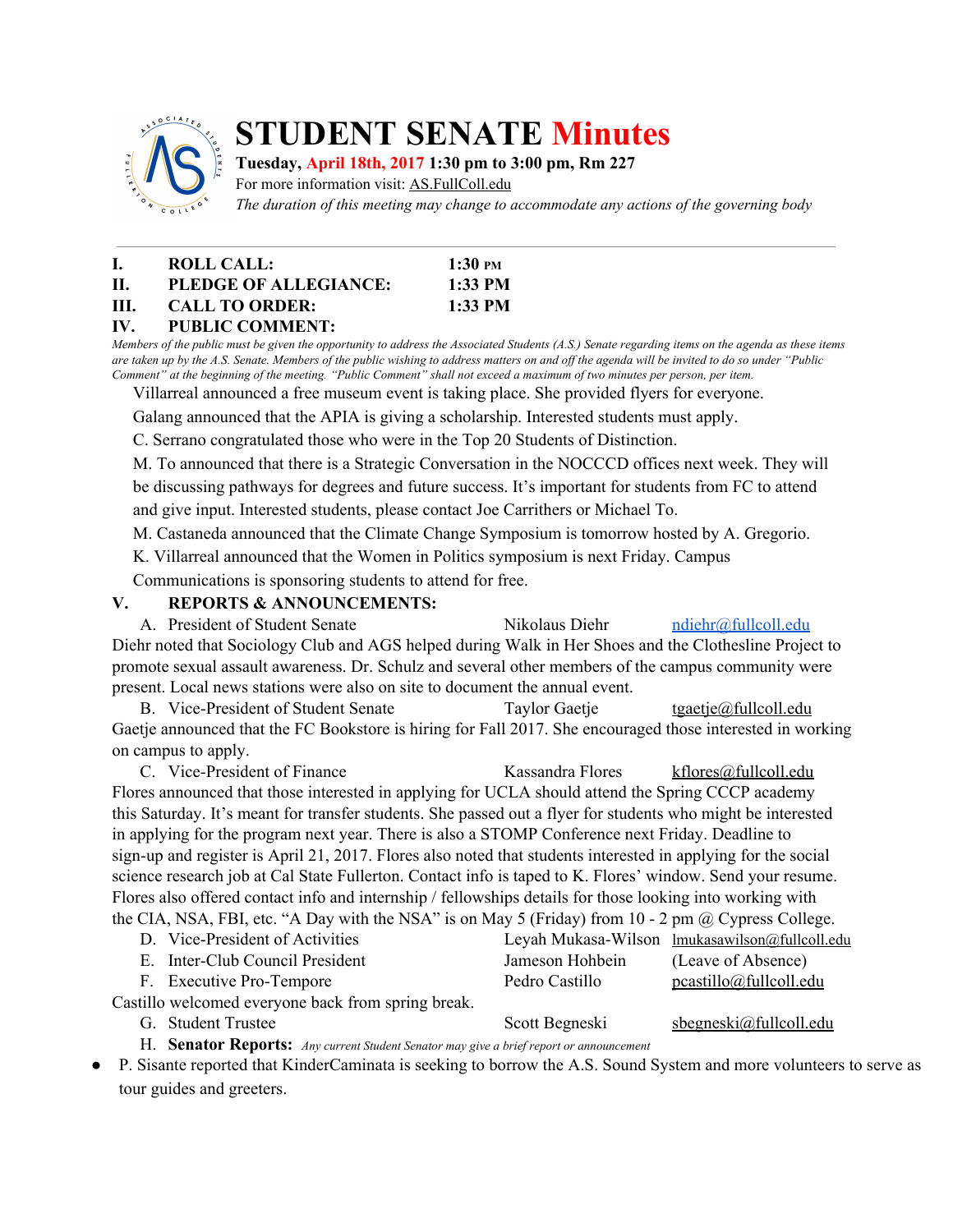- A. Galang reported that KinderCaminata training is on April 27, 2017, 1:30, location TBA.
- S. Han reported that Basic Skills is seeking to hire graduate students
- S. Begneski reported that the trustees are considering streaming / filming the Board of Trustee meetings. They also considering approving free parking during all meetings.
- There was a clarification re: the "Coffee with the Trustees"  $\omega$  Room 224-228
- A. Washington reported that the Strategic Conversation Meeting is next week. He noted that there will be refreshments.
- K. Villarreal reported that DEMAC is hosting the Integrated Planning & Enrollment Management group from 3-5 pm.
- K. Flores added that there is a kick-off for the Implementation Plan for the Promise Program, which is a pathway program for students at the Anaheim Union High School to attend FC, CSUF, and UCI.
- N. Arbab reported that the Sociology of Women class has a booth in Worldfest about human trafficking.

# **VI. PRESENTATIONS**

A. Mission Statement Update Carlos Ayon April, 18th

C. Ayon will present through N. Diehr next week. Rescheduled.

# **VII. APPROVAL OF MINUTES**

**A. Senate Minutes from 4.4.17** *(attached)*

*MSP to approve Minutes from April 4, 2017 with revisions (Tusken/Escobedo)*

- **VIII. A.S. & I.C.C. COMMITTEE REPORTS & MSPs** *Senators MUST serve on at least ONE A.S. Committee* A. **Activities** Mukasa-Wilson Thursday 12:00pm-1:00pm B. **Curriculum & Education (C&E)** [narbab@fullcoll.edu](mailto:narbab@fullcoll.edu) Tuesdays 1:00pm-1:30pm C. **Committee on the Environment** [mcastaneda1@fullcoll.edu](mailto:mcastaneda1@fullcoll.edu) Thursday 1:30pm-2:30pm Castaneda noted that there is no meeting this week. They will be at Worldfest as a committee. D. Executive Council Diehr Diehr Tuesday 3:30 - 4:30 pm
- Diehr noted that Execs is meeting today after Senate. Election Committee is meeting later this week.
- E. **Finance & Budget** Flores Tuesday 12:00pm-1:00pm

# *MSP to approve P. Sisante as member of Finance*

*MSP to approve selling of AS Commencement tank top for \$12 each*

*MSP to approve the 2017-18 A.S. Execs (President, VP, VPF, VPA, ICC Pres), Student Trustee, N. Abesamis, M. Luminarias, S. Rodriguez, and J. Carrithers; or if the following people are unable, senators will be given the opportunity to attend*

F. **A.S. Benefits Task Force** [cserrano@fullcoll.edu](mailto:cserrano@fullcoll.edu) Monday 10:30 - 11:30 am Serrano reported that they contracted with three additional businesses during Spring Break. Some businesses are asking if A.S. will provided printed materials to students who purchase A.S. Benefits. Fox in a Box is also offering to hide a "fox sticker" on campus and student(s) who find it will receive a free game or some other promotional offer.

G. **Inter-Club Council Council** Hohbein **Monday 1:30pm-3:00pm** Gatpandan reported that ICC discussed the final club rushes for this semester. ICC also found a potential advisor for the "Star Wars Club"

H. **Judicial** [sdotterman@fullcoll.edu](mailto:sdotterman@fullcoll.edu) Thursday 2:30pm - 3:30pm

# I. **Research, Planning, & Resolutions (RPR)** Gaetje Thursday 11:00am-12:00pm *MSP to approve Resolution 014 - Student Center Space to present in Student Senate (Larson/Young) MSP to approve Resolution 015 - Ashtrays on Trashcans to present in Student Senate (Castillo/Larson)*

*MSP to approve all Committee actions (Kim/Gatpandan) without objection* It was clarified that the Resolutions will be voted on by Senate later on in the agenda.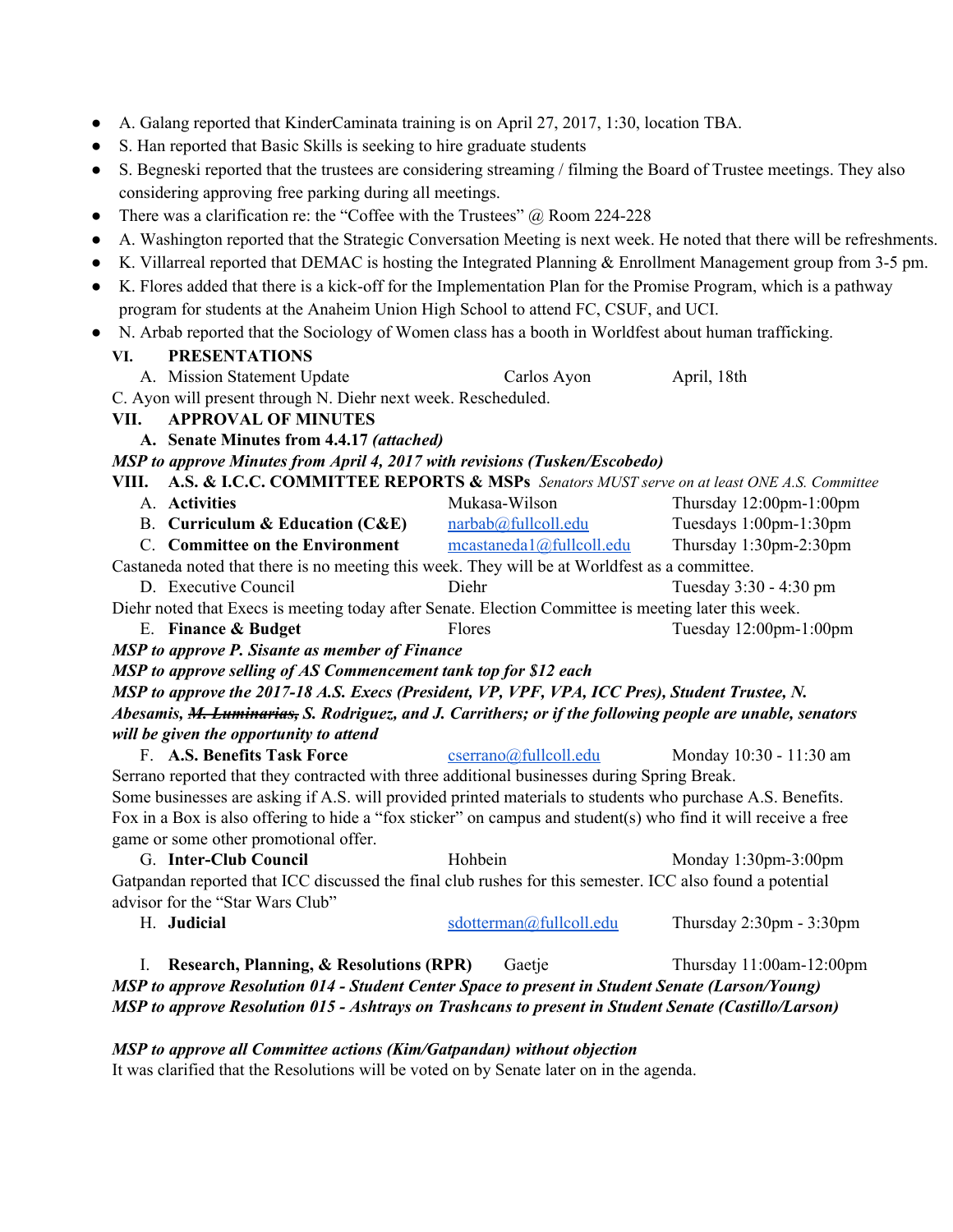#### **IX. UNFINISHED BUSINESS**

- A. CareBank Updates
- B. Applicants to serve as Student Representatives:
- C. Swearing in of Student Senators
- D. Resignations (formal letter must be received by A.S. Office or [AS@fullcoll.edu\)](mailto:AS@fullcoll.edu)
- E. Dismissals (referred from Judicial)
- **F. FC Mission Statement Update**

# **G. Sodexo Contract**

Diehr will make an appointment with VPAS regarding the renewal for SODEXO's contract with the college. There is a desire for student open forums.

#### **H. A.S. Banquet - April 21, 2017, 6:00 - 9:00 pm @ BJ's Restaurant in Brea Mall**

Please use the FB group to coordinate carpools, etc.

#### **I. Election Committee**

There was discussion about the results of the A.S. Elections.

# *There was a motion to approve the A.S. Elections 2017-18 Academic Year (To/Imbre)*

Discussion: C. Serrano reported that there were potential election violations, which she sent to [AS@fullcoll.edu;](mailto:AS@fullcoll.edu) she voiced her concerns about the transparency of the process. K. Villarreal added that she saw violations on campus regarding postings and she reported them to the Election Committee. She suggested creating a better process in the Election Code. K. Flores noted that the Election Committee revises the Election Code every year due to issues arising just like this one. R. Darkwood noted that he also saw potential violations to the Election Code during the campaign season. C. Serrano asked if N. Diehr saw the correspondences between herself and a member of the Elected Committee. *N. Diehr stated* that he reviewed the correspondence after he returned from a leave of absence. N. Diehr clarified that the *acting chair of the Elected Committee reviewed the correspondence.* N. Diehr expressed his desire to revisit the Election process if needed and/or revisit the violation(s). This would entail re-forming an Election Committee. There was additional clarification from the A.S. Advisor that the correspondence was shared with the entire Election Committee. It was forwarded to the Election Committee from [AS@fullcoll.edu](mailto:AS@fullcoll.edu) after it was received.

Point of order: object to the consideration of the question (Darkwood/Torres) (17 Y - 4 N - 5 ABS) The motion to approve the results of the A.S. Election 2017-18 was removed from the floor by two-thirds vote

# There was a motion for the A.S. Election Committee to reconsider the *elected results* (Gatpandan/Darkwood) (17 - $Y - 0 N - 6$  ABS) The motion passes for the A.S. Elected Committee to have an emergency meeting to revisit all *violations pertaining to the A.S. Elections (2017-2018)*

There was a discussion about the concerns of the validity of text messaging as evidence that are considered by the A.S. Election Committee. There was a reminder to keep discussions within the Election Committee private.

# There was a motion to amend the previous motion for the Election Committee to reconsider the election violations *not the election results (Serrano/Darkwood) (24 Y - O N - 2 ABS)*

There were some concerns about the Election Committee and the rulings they made in private by R. Darkwood.

D. Solis reminded the Student Senate that they approved the Election Packet, which had to be used by the Election Committee to make rulings about the violations. K. Villarreal reminded the body that there were real concerns expressed by those running during the A.S. Elections, which should not be ignored or dismissed. G. Torres asked for clarification about the violations. The A.S. Advisor clarified that the current motion on the floor allows the A.S. Election Committee to review any and all old or new violations that are reported. The motion was further clarified.

*There was motion to the previous question (Darkwood/Gaetje)* Discussion was discontinued. *(23 Y - 1 N - 2 ABS)* There was an objection by N. Imbre.

Please send Violations to **[AS@FULLCOLL.EDU](mailto:AS@FULLCOLL.EDU)** and CC: Joe Carrithers, Naomi Abesamis